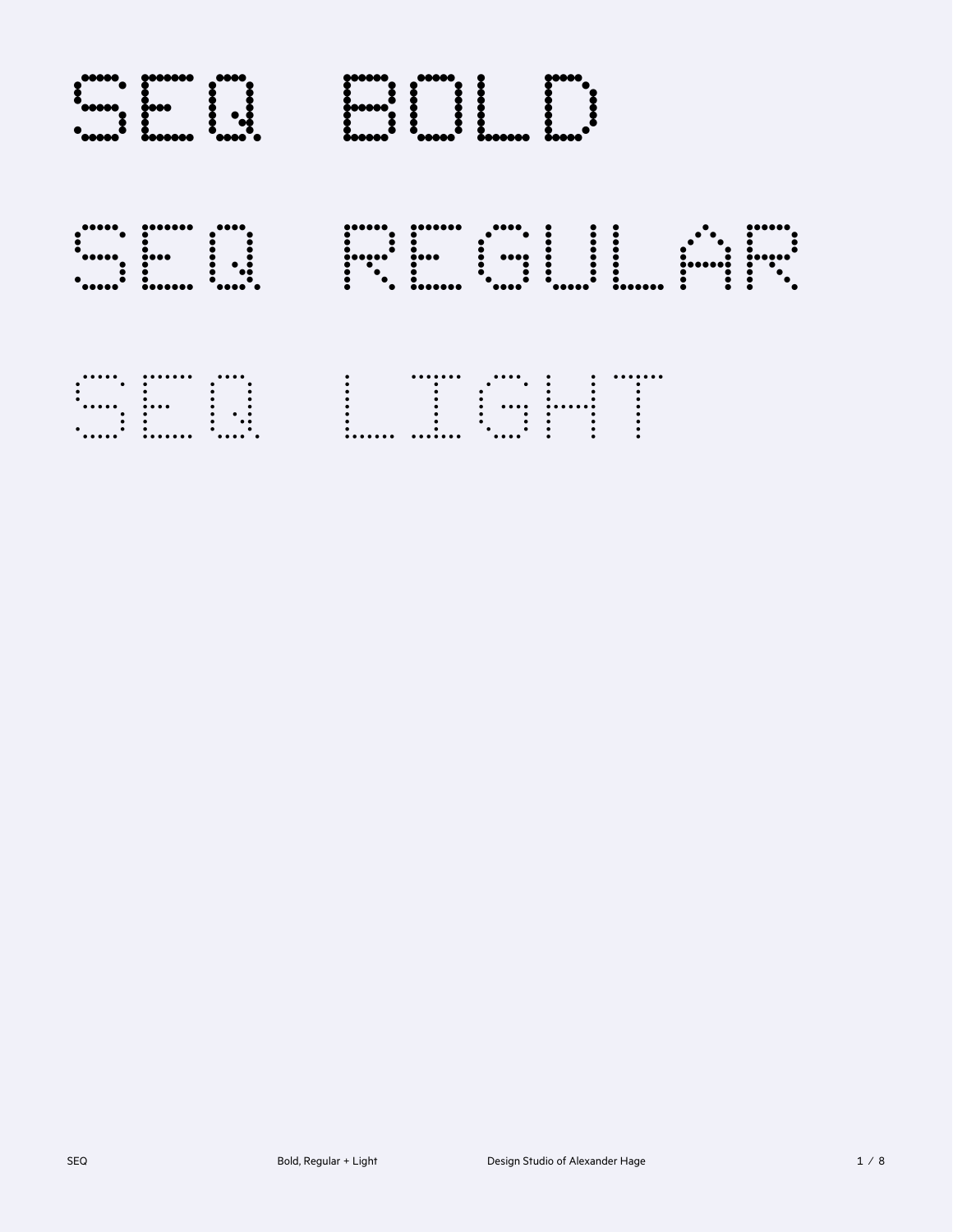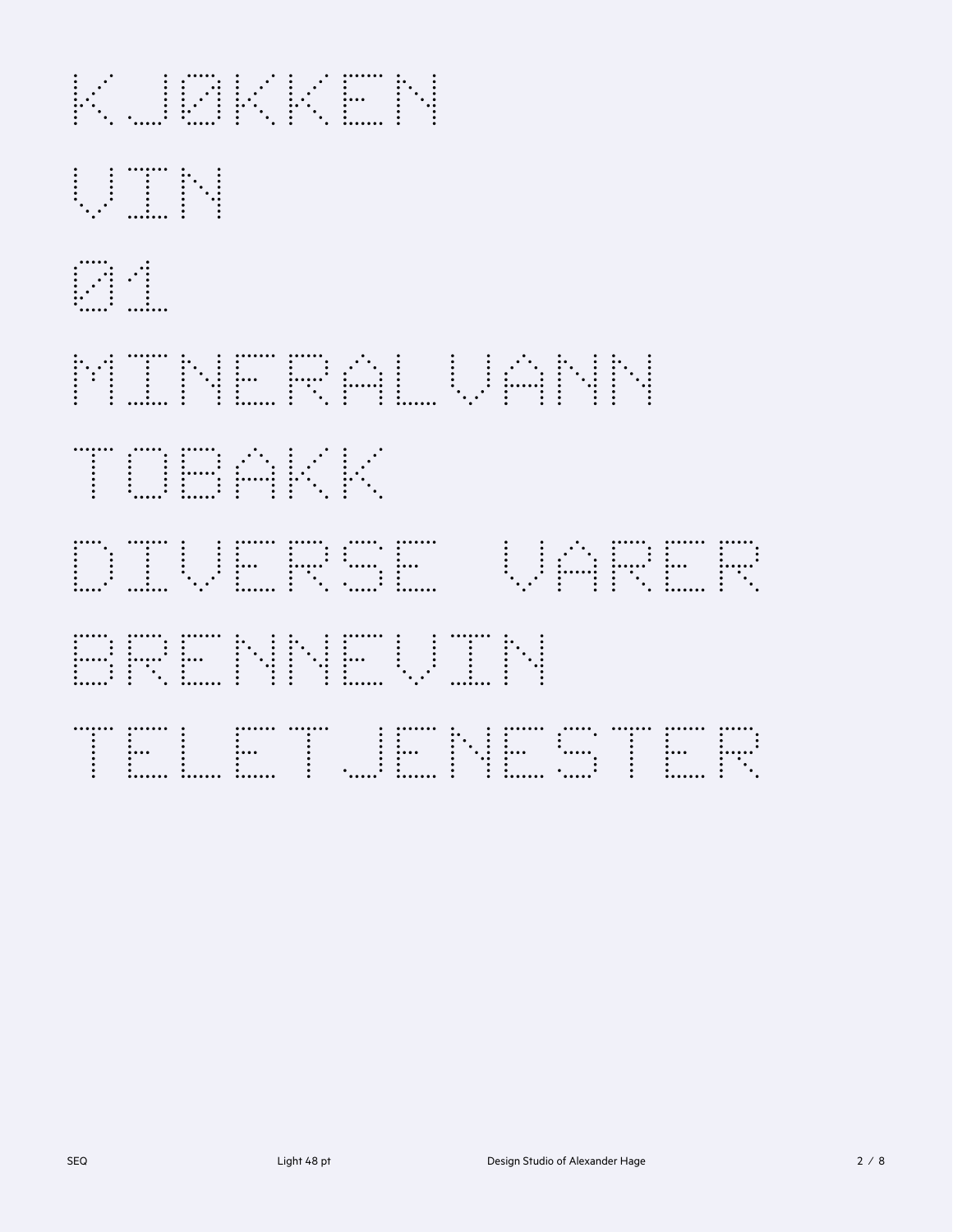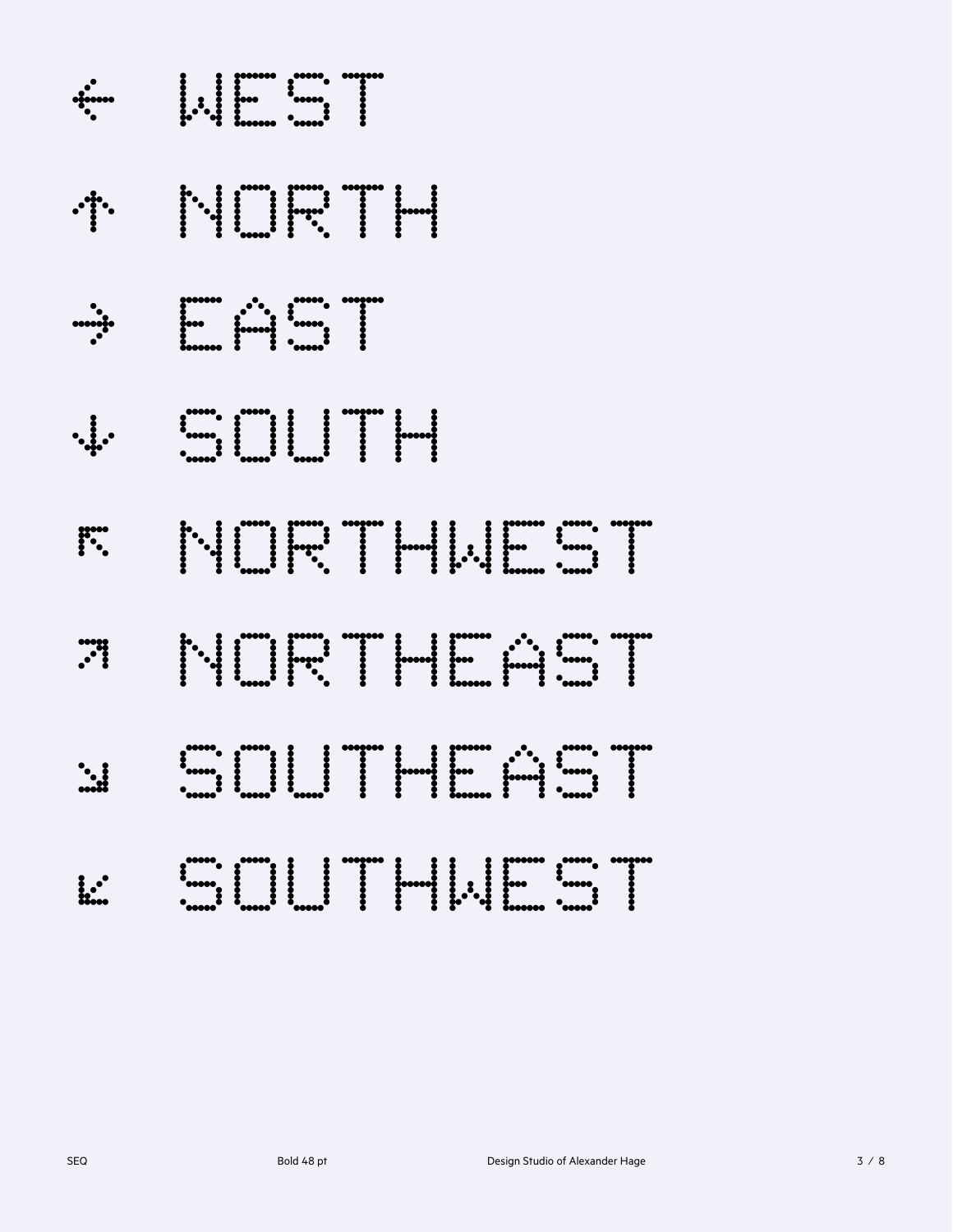If we are no longer to define ourselves negatively, by our opposition to Capital, what will be the name of our positive project? I don't believe that the old signifier communism can be revived for this purpose. It is now irretrievably tainted by terrible associations, forever tied to the nightmares of the 20th century. At the moment, our desire is nameless – but it is real. Our desire is for the future – for an escape from the impasses of the flatlands of Capital's endless repetitions – and it comes from the future – from the very future in which new perceptions, desires, cognitions are once again possible. As yet, we can grasp this future only in glimmers. But it is for us to construct this future, even as – at another level – it is already constructing us: a new kind of collective agent, a new possibility of speaking in the first person plural. At some point in this process, the name for our new desire will appear and we will recognize it.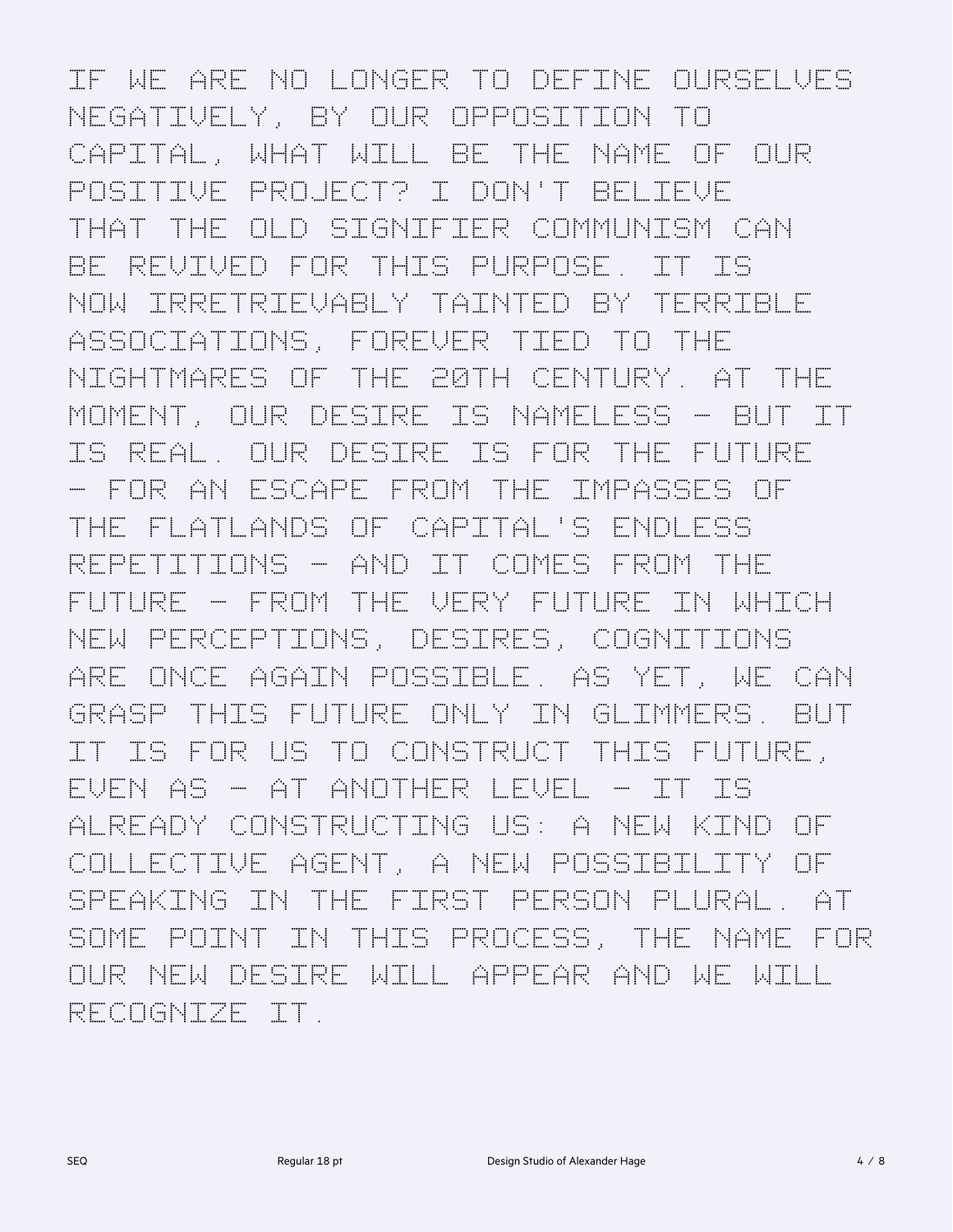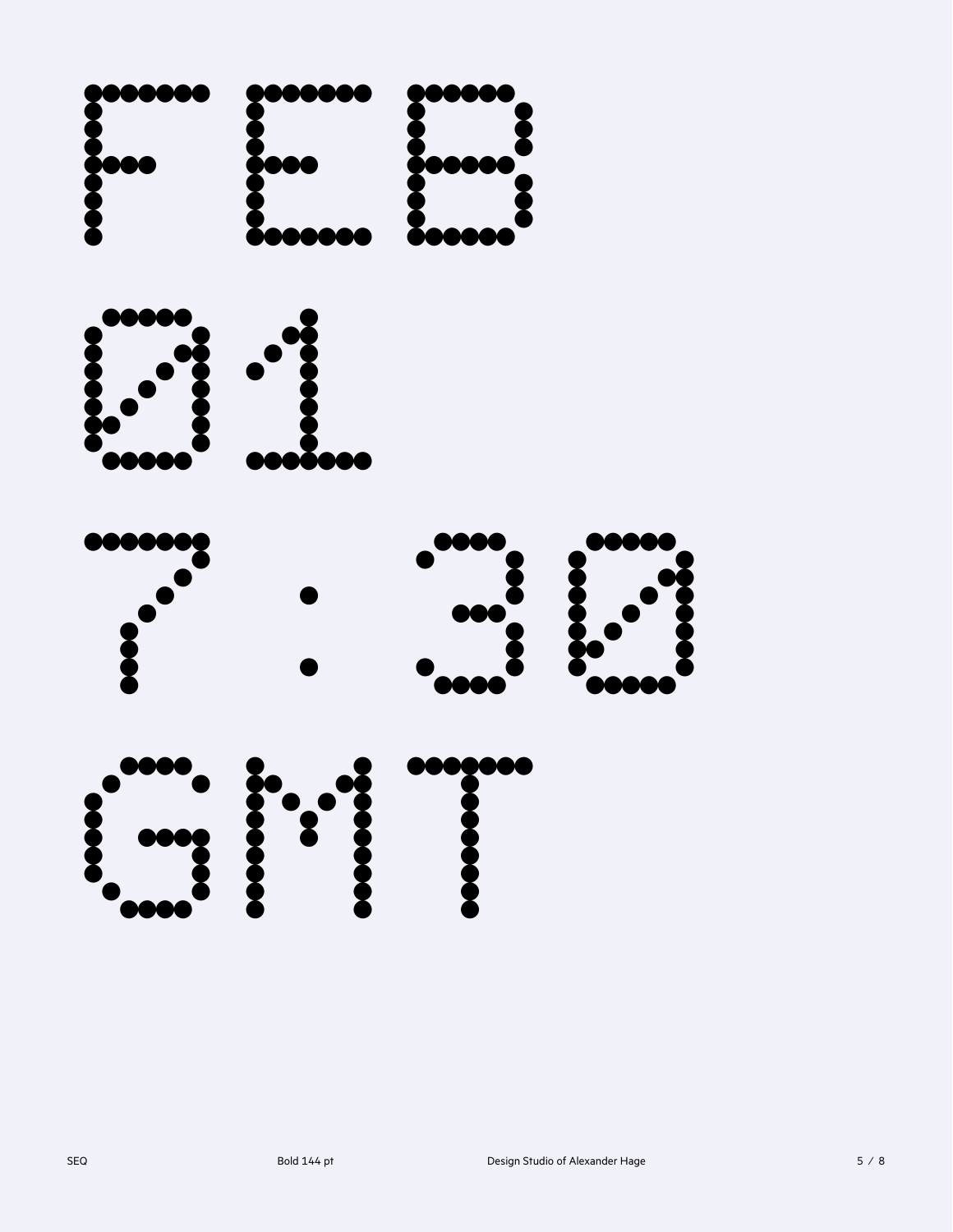| Ĥ                                                                                                                                                                                                                                                                                                                                                                                | $\Box$                                                                                                                                                                                                                                                                                                                          | $\int_{\cos \theta}^{\cos \theta}$                                                                                      |                                                                                                                                                                                         |                                                                                                                          | EF                                                                                                                                                                                                                                                                                                                                                              | $\overline{\mathbb{G}}$ and $\overline{\mathbb{G}}$                                                                                                                                                                                                                                                                              | $\left  \rule{0pt}{10pt} \right $                                                                                                                                                                                                                                                                                                                   | $\begin{tabular}{c} \hline \quad \quad \quad & \quad \quad \\ \hline \quad \quad & \quad \quad \\ \hline \quad \quad & \quad \quad \\ \hline \end{tabular}$ | $\begin{matrix} \vdots \\ \vdots \\ \vdots \\ \vdots \\ \vdots \end{matrix}$ |
|----------------------------------------------------------------------------------------------------------------------------------------------------------------------------------------------------------------------------------------------------------------------------------------------------------------------------------------------------------------------------------|---------------------------------------------------------------------------------------------------------------------------------------------------------------------------------------------------------------------------------------------------------------------------------------------------------------------------------|-------------------------------------------------------------------------------------------------------------------------|-----------------------------------------------------------------------------------------------------------------------------------------------------------------------------------------|--------------------------------------------------------------------------------------------------------------------------|-----------------------------------------------------------------------------------------------------------------------------------------------------------------------------------------------------------------------------------------------------------------------------------------------------------------------------------------------------------------|----------------------------------------------------------------------------------------------------------------------------------------------------------------------------------------------------------------------------------------------------------------------------------------------------------------------------------|-----------------------------------------------------------------------------------------------------------------------------------------------------------------------------------------------------------------------------------------------------------------------------------------------------------------------------------------------------|-------------------------------------------------------------------------------------------------------------------------------------------------------------|------------------------------------------------------------------------------|
| $\mathbb{R}^2$                                                                                                                                                                                                                                                                                                                                                                   | $\begin{matrix} \vdots \\ \vdots \\ \vdots \\ \vdots \end{matrix}$                                                                                                                                                                                                                                                              | İr                                                                                                                      | N                                                                                                                                                                                       | $\Box$                                                                                                                   | $\mathbb{P}$                                                                                                                                                                                                                                                                                                                                                    |                                                                                                                                                                                                                                                                                                                                  | $E_{\rm c}$                                                                                                                                                                                                                                                                                                                                         | $\sum_{i=1}^{n}$                                                                                                                                            | $\mathbb{T}$                                                                 |
|                                                                                                                                                                                                                                                                                                                                                                                  |                                                                                                                                                                                                                                                                                                                                 | $\left\vert . \right\vert$                                                                                              |                                                                                                                                                                                         | <b>学</b>                                                                                                                 |                                                                                                                                                                                                                                                                                                                                                                 | $\overline{z}$ . The set of $\overline{z}$                                                                                                                                                                                                                                                                                       | $\mathbf{H}$                                                                                                                                                                                                                                                                                                                                        | $\ddagger$                                                                                                                                                  | $\mathbb{I}$                                                                 |
|                                                                                                                                                                                                                                                                                                                                                                                  | $\sum_{i=1}^{n}$                                                                                                                                                                                                                                                                                                                | $\ddot{\phantom{a}}$                                                                                                    | $\mathbf{I}$                                                                                                                                                                            |                                                                                                                          | *                                                                                                                                                                                                                                                                                                                                                               | $\frac{1}{\cdot}$                                                                                                                                                                                                                                                                                                                | $\mathbf{r}$                                                                                                                                                                                                                                                                                                                                        | $\cdots$                                                                                                                                                    | $\mathcal{L}(\mathbf{r})$                                                    |
| <b></b>                                                                                                                                                                                                                                                                                                                                                                          | Ø                                                                                                                                                                                                                                                                                                                               | $\mathbb{I}$                                                                                                            | $\begin{bmatrix} 1 & 1 \\ 1 & 1 \\ 1 & 1 \end{bmatrix}$                                                                                                                                 |                                                                                                                          | 4                                                                                                                                                                                                                                                                                                                                                               | $\begin{bmatrix} 1 & 0 & 0 \\ 0 & 0 & 0 \\ 0 & 0 & 0 \\ 0 & 0 & 0 \\ 0 & 0 & 0 \\ 0 & 0 & 0 \\ 0 & 0 & 0 \\ 0 & 0 & 0 \\ 0 & 0 & 0 \\ 0 & 0 & 0 & 0 \\ 0 & 0 & 0 & 0 \\ 0 & 0 & 0 & 0 \\ 0 & 0 & 0 & 0 \\ 0 & 0 & 0 & 0 & 0 \\ 0 & 0 & 0 & 0 & 0 \\ 0 & 0 & 0 & 0 & 0 \\ 0 & 0 & 0 & 0 & 0 & 0 \\ 0 & 0 & 0 & 0 & 0 & 0 \\ 0 & $ | $\boxed{\frac{1}{2}}$                                                                                                                                                                                                                                                                                                                               | $\frac{1}{2}$                                                                                                                                               | $\Xi$                                                                        |
| $\Box$                                                                                                                                                                                                                                                                                                                                                                           | $\ddot{\cdot}$                                                                                                                                                                                                                                                                                                                  | $\frac{1}{3}$                                                                                                           | <b>Branch</b>                                                                                                                                                                           | *****<br>*****                                                                                                           | $\sum_{i=1}^{N} \frac{1}{i} \sum_{j=1}^{N} \frac{1}{j} \sum_{j=1}^{N} \frac{1}{j} \sum_{j=1}^{N} \frac{1}{j} \sum_{j=1}^{N} \frac{1}{j} \sum_{j=1}^{N} \frac{1}{j} \sum_{j=1}^{N} \frac{1}{j} \sum_{j=1}^{N} \frac{1}{j} \sum_{j=1}^{N} \frac{1}{j} \sum_{j=1}^{N} \frac{1}{j} \sum_{j=1}^{N} \frac{1}{j} \sum_{j=1}^{N} \frac{1}{j} \sum_{j=1}^{N} \frac{1}{j$ | $\begin{bmatrix} 1 & 1 \\ 1 & 1 \end{bmatrix}$                                                                                                                                                                                                                                                                                   | $\bar{\mathbb{Q}}$ .                                                                                                                                                                                                                                                                                                                                | $\overline{\mathbb{L}}$                                                                                                                                     |                                                                              |
| $\begin{array}{c} \rule{0pt}{2.5ex} \rule{0pt}{2.5ex} \rule{0pt}{2.5ex} \rule{0pt}{2.5ex} \rule{0pt}{2.5ex} \rule{0pt}{2.5ex} \rule{0pt}{2.5ex} \rule{0pt}{2.5ex} \rule{0pt}{2.5ex} \rule{0pt}{2.5ex} \rule{0pt}{2.5ex} \rule{0pt}{2.5ex} \rule{0pt}{2.5ex} \rule{0pt}{2.5ex} \rule{0pt}{2.5ex} \rule{0pt}{2.5ex} \rule{0pt}{2.5ex} \rule{0pt}{2.5ex} \rule{0pt}{2.5ex} \rule{0$ | $\mathcal{P}^{\bullet}$                                                                                                                                                                                                                                                                                                         |                                                                                                                         | Ĥ                                                                                                                                                                                       | $\Box$                                                                                                                   | $\int_{-\infty}^{\infty}$                                                                                                                                                                                                                                                                                                                                       |                                                                                                                                                                                                                                                                                                                                  | $\begin{bmatrix} 1 & 1 \\ 1 & 1 \\ 1 & 1 \end{bmatrix}$                                                                                                                                                                                                                                                                                             | $\mathbb{F}$                                                                                                                                                |                                                                              |
| $\left  \rule{0pt}{10pt}\right $                                                                                                                                                                                                                                                                                                                                                 |                                                                                                                                                                                                                                                                                                                                 | $\begin{array}{c} \begin{array}{c} \begin{array}{c} \begin{array}{c} \end{array}\\ \end{array} \end{array} \end{array}$ | $ \cdot $                                                                                                                                                                               | $\begin{array}{c} \begin{array}{c} \begin{array}{c} \end{array} \\ \begin{array}{c} \end{array} \end{array} \end{array}$ | $\begin{bmatrix} \mathbf{r}^{\prime} \\ \mathbf{r} \end{bmatrix}$                                                                                                                                                                                                                                                                                               | N.                                                                                                                                                                                                                                                                                                                               | $\begin{picture}(20,20) \put(0,0){\line(1,0){10}} \put(15,0){\line(1,0){10}} \put(15,0){\line(1,0){10}} \put(15,0){\line(1,0){10}} \put(15,0){\line(1,0){10}} \put(15,0){\line(1,0){10}} \put(15,0){\line(1,0){10}} \put(15,0){\line(1,0){10}} \put(15,0){\line(1,0){10}} \put(15,0){\line(1,0){10}} \put(15,0){\line(1,0){10}} \put(15,0){\line(1$ | $\Box$                                                                                                                                                      | $\prod_{i=1}^m$                                                              |
| F                                                                                                                                                                                                                                                                                                                                                                                | $\begin{bmatrix} 1 & 0 & 0 \\ 0 & 0 & 0 \\ 0 & 0 & 0 \\ 0 & 0 & 0 \\ 0 & 0 & 0 \\ 0 & 0 & 0 \\ 0 & 0 & 0 \\ 0 & 0 & 0 \\ 0 & 0 & 0 & 0 \\ 0 & 0 & 0 & 0 \\ 0 & 0 & 0 & 0 \\ 0 & 0 & 0 & 0 \\ 0 & 0 & 0 & 0 & 0 \\ 0 & 0 & 0 & 0 & 0 \\ 0 & 0 & 0 & 0 & 0 \\ 0 & 0 & 0 & 0 & 0 & 0 \\ 0 & 0 & 0 & 0 & 0 & 0 \\ 0 & 0 & 0 & 0 & $ | $\mathbb{T}$                                                                                                            |                                                                                                                                                                                         | $\bigcup_{i=1}^n \mathbb{Z}_i$                                                                                           | $ \mathbb{A} $                                                                                                                                                                                                                                                                                                                                                  | $\mathbb{R}^n$ .                                                                                                                                                                                                                                                                                                                 | Maria Baratonia<br>Maria Baratonia                                                                                                                                                                                                                                                                                                                  |                                                                                                                                                             | $\sum_{i=1}^{n}$                                                             |
|                                                                                                                                                                                                                                                                                                                                                                                  |                                                                                                                                                                                                                                                                                                                                 |                                                                                                                         | 1 } ~ i 0 · č Á É Í                                                                                                                                                                     |                                                                                                                          |                                                                                                                                                                                                                                                                                                                                                                 |                                                                                                                                                                                                                                                                                                                                  |                                                                                                                                                                                                                                                                                                                                                     |                                                                                                                                                             |                                                                              |
| Ń                                                                                                                                                                                                                                                                                                                                                                                |                                                                                                                                                                                                                                                                                                                                 |                                                                                                                         | Ó×ÚÁÉÍÑÓ                                                                                                                                                                                |                                                                                                                          |                                                                                                                                                                                                                                                                                                                                                                 |                                                                                                                                                                                                                                                                                                                                  |                                                                                                                                                                                                                                                                                                                                                     |                                                                                                                                                             |                                                                              |
|                                                                                                                                                                                                                                                                                                                                                                                  |                                                                                                                                                                                                                                                                                                                                 |                                                                                                                         | $\label{eq:2.1} \mathcal{L}_{\mathcal{A}}(\mathcal{A})=\mathcal{L}_{\mathcal{A}}(\mathcal{A})=\mathcal{L}_{\mathcal{A}}(\mathcal{A})=\mathcal{L}_{\mathcal{A}}(\mathcal{A})\mathcal{A}$ |                                                                                                                          |                                                                                                                                                                                                                                                                                                                                                                 |                                                                                                                                                                                                                                                                                                                                  | 小                                                                                                                                                                                                                                                                                                                                                   | $\frac{1}{\sqrt{2}}$                                                                                                                                        | $\cdot$ .                                                                    |
| $\overline{\mathbf{r}}$                                                                                                                                                                                                                                                                                                                                                          |                                                                                                                                                                                                                                                                                                                                 |                                                                                                                         | <b>SAN BELLEY AND SERVICE</b>                                                                                                                                                           |                                                                                                                          |                                                                                                                                                                                                                                                                                                                                                                 |                                                                                                                                                                                                                                                                                                                                  |                                                                                                                                                                                                                                                                                                                                                     |                                                                                                                                                             |                                                                              |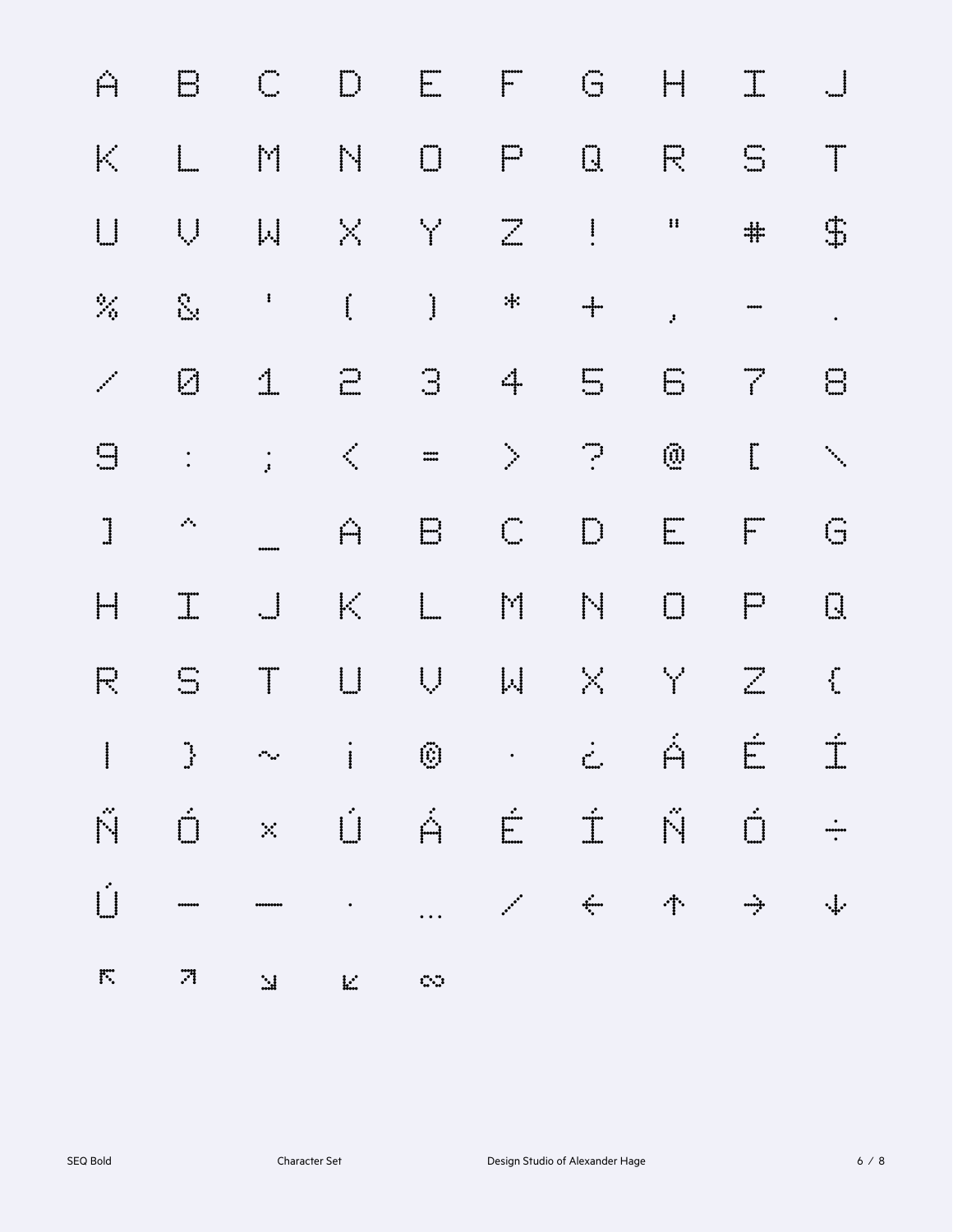| Ĥ                                                                                                                        |                                                                                                                                                                                                                                                                                                                                                  | $\int_{-\infty}^{\infty}$                                                                 |                                                          |                                                                     | $\begin{tabular}{ll} \hline \quad \quad & \quad \quad & \quad \quad \\ \hline \quad \quad & \quad \quad & \quad \quad \\ \hline \end{tabular}$                                                                                 |                                                                                                                  |                                                | $\begin{bmatrix} \vdots \\ \vdots \\ \vdots \\ \vdots \end{bmatrix}$ |                                                              |
|--------------------------------------------------------------------------------------------------------------------------|--------------------------------------------------------------------------------------------------------------------------------------------------------------------------------------------------------------------------------------------------------------------------------------------------------------------------------------------------|-------------------------------------------------------------------------------------------|----------------------------------------------------------|---------------------------------------------------------------------|--------------------------------------------------------------------------------------------------------------------------------------------------------------------------------------------------------------------------------|------------------------------------------------------------------------------------------------------------------|------------------------------------------------|----------------------------------------------------------------------|--------------------------------------------------------------|
| K                                                                                                                        | $\begin{bmatrix} \vdots \\ \vdots \\ \vdots \\ \vdots \end{bmatrix}$                                                                                                                                                                                                                                                                             | I                                                                                         | <b>IN</b>                                                | $\begin{bmatrix} 1 & 1 \\ 1 & 1 \\ 1 & 1 \end{bmatrix}$             |                                                                                                                                                                                                                                | $\begin{bmatrix} 1 \\ 1 \end{bmatrix}$                                                                           |                                                |                                                                      |                                                              |
| $\begin{array}{c} \begin{array}{c} \begin{array}{c} \begin{array}{c} \end{array} \\ \end{array} \end{array} \end{array}$ |                                                                                                                                                                                                                                                                                                                                                  | $\left\vert \mu \right\vert$                                                              | $\mathbb{R}^2$                                           | $\frac{1}{2}$                                                       |                                                                                                                                                                                                                                | $\vdots$                                                                                                         | $\mathbf{H}$                                   | $\frac{1}{2}$                                                        |                                                              |
|                                                                                                                          | Ë.                                                                                                                                                                                                                                                                                                                                               | $\ddot{\cdot}$                                                                            |                                                          |                                                                     | $\mathcal{H}$                                                                                                                                                                                                                  |                                                                                                                  | $\ddot{\cdot}$                                 | $\cdots$                                                             |                                                              |
| فليمنى                                                                                                                   | E                                                                                                                                                                                                                                                                                                                                                | $\ddot{\mathbf{u}}$                                                                       | $\begin{bmatrix} \ldots \\ \ldots \end{bmatrix}$         |                                                                     | 4                                                                                                                                                                                                                              | $\begin{matrix}\n\vdots & \vdots & \vdots \\ \vdots & \ddots & \vdots \\ \vdots & \ddots & \vdots\n\end{matrix}$ | $\begin{bmatrix} \dots \\ \dots \end{bmatrix}$ | $\frac{1}{2}$                                                        |                                                              |
|                                                                                                                          | $\ddot{\cdot}$                                                                                                                                                                                                                                                                                                                                   | $\frac{1}{2}$                                                                             |                                                          | $\ldots$                                                            |                                                                                                                                                                                                                                |                                                                                                                  |                                                | $\prod_{i=1}^{n}$                                                    |                                                              |
|                                                                                                                          | $\mathcal{P}_\bullet$                                                                                                                                                                                                                                                                                                                            |                                                                                           | Ĥ                                                        | <b>E</b>                                                            | $\begin{bmatrix} 0 \\ 0 \\ 0 \end{bmatrix}$                                                                                                                                                                                    | $\begin{bmatrix} 1 & 1 \\ 1 & 1 \end{bmatrix}$                                                                   |                                                |                                                                      | $\bar{\mathbb{G}}$                                           |
|                                                                                                                          | $\begin{array}{c}\n\ldots \\ \ldots\n\end{array}$                                                                                                                                                                                                                                                                                                |                                                                                           | $ \epsilon $                                             | $\begin{array}{c} \vdots \\ \vdots \\ \vdots \\ \vdots \end{array}$ | <b>Fill</b>                                                                                                                                                                                                                    | <b>hi</b>                                                                                                        |                                                |                                                                      | <b>II</b>                                                    |
| F                                                                                                                        | $\begin{array}{c}\n\ldots \\ \ldots\n\end{array}$                                                                                                                                                                                                                                                                                                | $\begin{array}{c} \begin{array}{c} \text{}\\ \text{}\\ \text{}\\ \end{array} \end{array}$ | $\begin{matrix} \vdots \\ \vdots \\ \vdots \end{matrix}$ |                                                                     |                                                                                                                                                                                                                                | $\mathbb{R}^{\mathbb{Z}}$                                                                                        |                                                |                                                                      | $\int_{\frac{1}{2}}^{\frac{1}{2}}$                           |
|                                                                                                                          |                                                                                                                                                                                                                                                                                                                                                  |                                                                                           |                                                          |                                                                     |                                                                                                                                                                                                                                |                                                                                                                  |                                                |                                                                      |                                                              |
|                                                                                                                          |                                                                                                                                                                                                                                                                                                                                                  |                                                                                           |                                                          |                                                                     |                                                                                                                                                                                                                                |                                                                                                                  |                                                | ŇÓ×ÚÁÉÍŇÓ                                                            | $\begin{array}{c} \bullet \\ \bullet \\ \bullet \end{array}$ |
|                                                                                                                          | $\begin{picture}(100,20)(0,0) \put(0,0){\line(1,0){10}} \put(10,0){\line(1,0){10}} \put(10,0){\line(1,0){10}} \put(10,0){\line(1,0){10}} \put(10,0){\line(1,0){10}} \put(10,0){\line(1,0){10}} \put(10,0){\line(1,0){10}} \put(10,0){\line(1,0){10}} \put(10,0){\line(1,0){10}} \put(10,0){\line(1,0){10}} \put(10,0){\line(1,0){10}} \put(10,0$ |                                                                                           |                                                          |                                                                     | and the company of the second the second the second second the second second the second second second second second second second second second second second second second second second second second second second second s |                                                                                                                  | 专一个                                            |                                                                      | $\frac{1}{2}$                                                |
| $\mathbb{R}^n$                                                                                                           | $\mathbb{R}^2$                                                                                                                                                                                                                                                                                                                                   | $\sim 10^{11}$ M                                                                          | $\mathbb{R}^2 \times \mathbb{R}^2$                       | <b>Service</b>                                                      |                                                                                                                                                                                                                                |                                                                                                                  |                                                |                                                                      |                                                              |